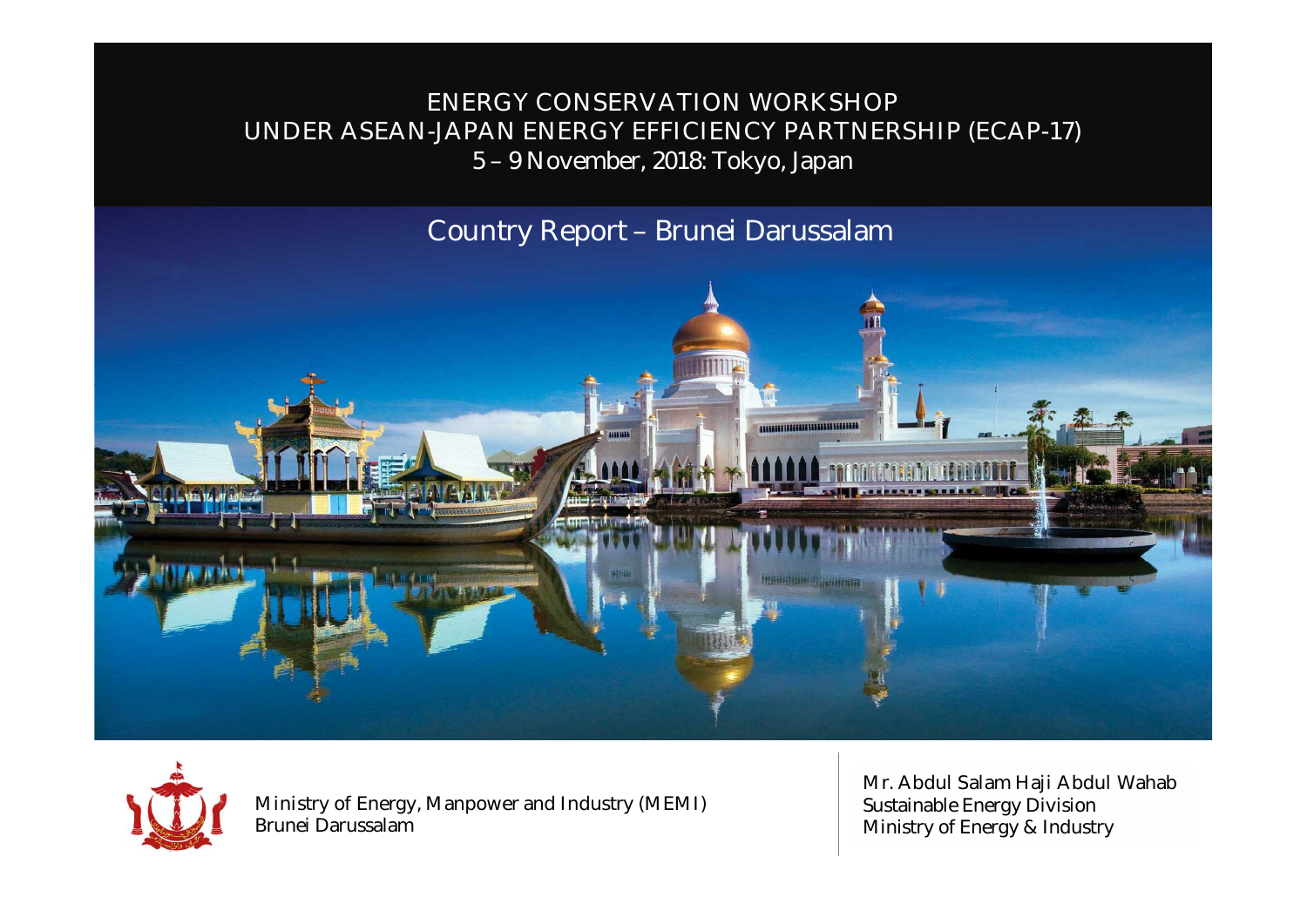

## **BRUNEI DARUSSALAM ENERGY WHITE PAPER**

- **Brunei Energy White Paper was launched on the 24/03/2014 and EEC falls under strategic goal 2**
	- **Core Key Performance Indicator (KPI):**
		- $\checkmark$  To reduce the energy intensity to 45% by 2035 through Energy Efficiency & Conservations (EEC) initiatives.
- **Key Enabler**
	- Implementation of a comprehensive set of supportive Policy and Regulatory Frameworks.
		- **Policy 1 – Electricity Tariff Reform**
		- **Policy 2 – EEC Building Guideline**
		- Policy 3 Standard & Labeling Order
		- Policy 4 Energy Management
		- Policy 5 Fuel Economy Regulation
		- Policy 6 Financial Incentives
		- Policy 7 Awareness Raising



2

1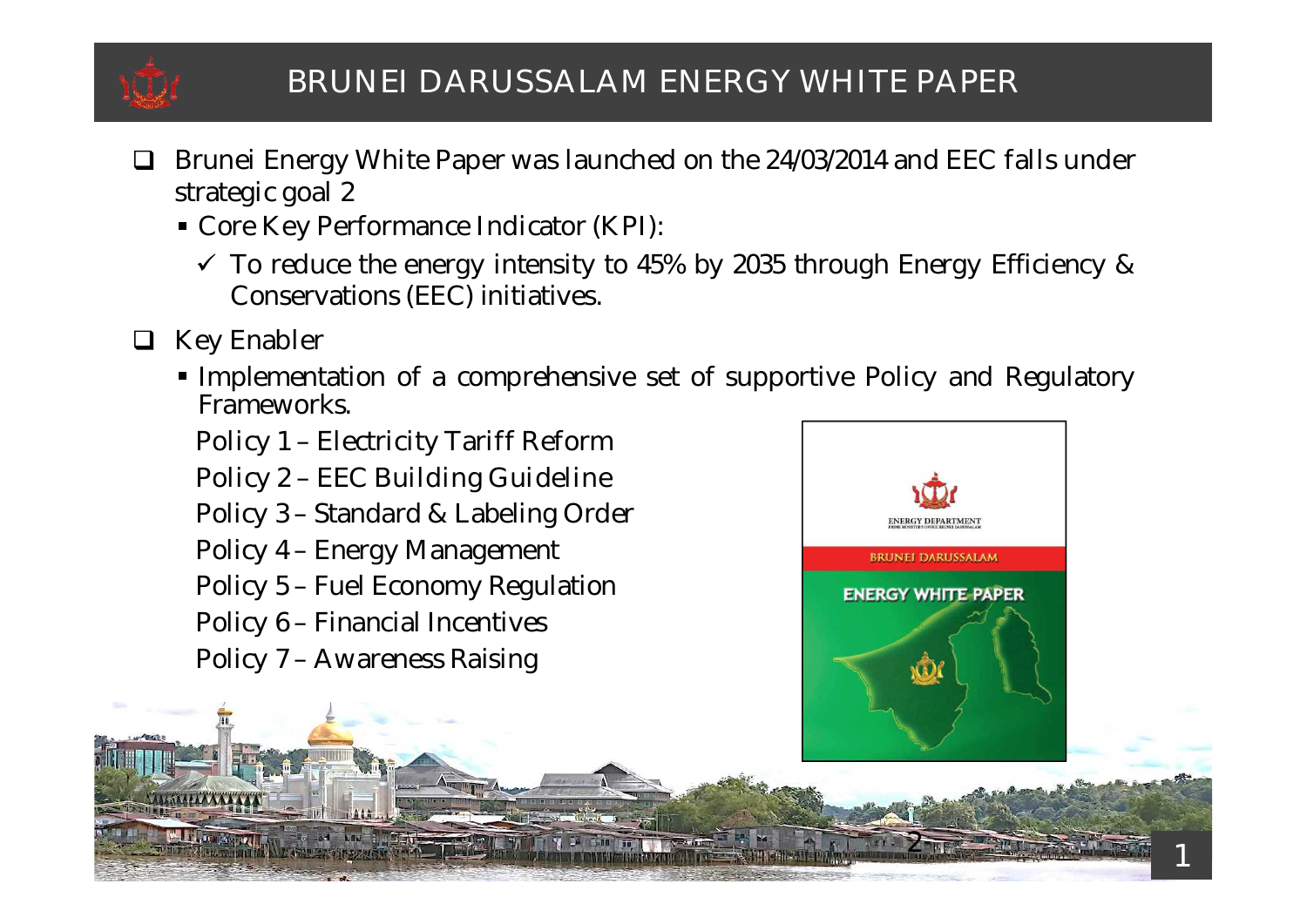

## **THREE (3) YEARS BUSINESS PLAN ON ENERGY EFFICIENCY & CONSERVATION FOR BRUNEI DARUSSALAM**

| Years |                                                   | 2018 | 2019 |  |
|-------|---------------------------------------------------|------|------|--|
|       | <b>Energy Efficiency &amp; Conservation (EEC)</b> |      |      |  |
|       | Standard & Labeling Order                         |      |      |  |
|       | 2 Energy Management                               |      |      |  |
|       | 3 Awareness Raising Programme                     |      |      |  |

**Energy Efficiency & Conservation (EEC)**

**Core KPI**: To reduce the energy intensity down to 45% by 2035 through Energy Efficiency & Conservations (EEC) regulatory frameworks & initiatives.

**Three (3) years BP**:

- **Focus more on the development of EEC regulatory frameworks.**
- Implementation & enforcement of Standard and Labeling Order is the main priority.
- Preparatory works on the development of other important EEC legislative measures within 3 years BP.

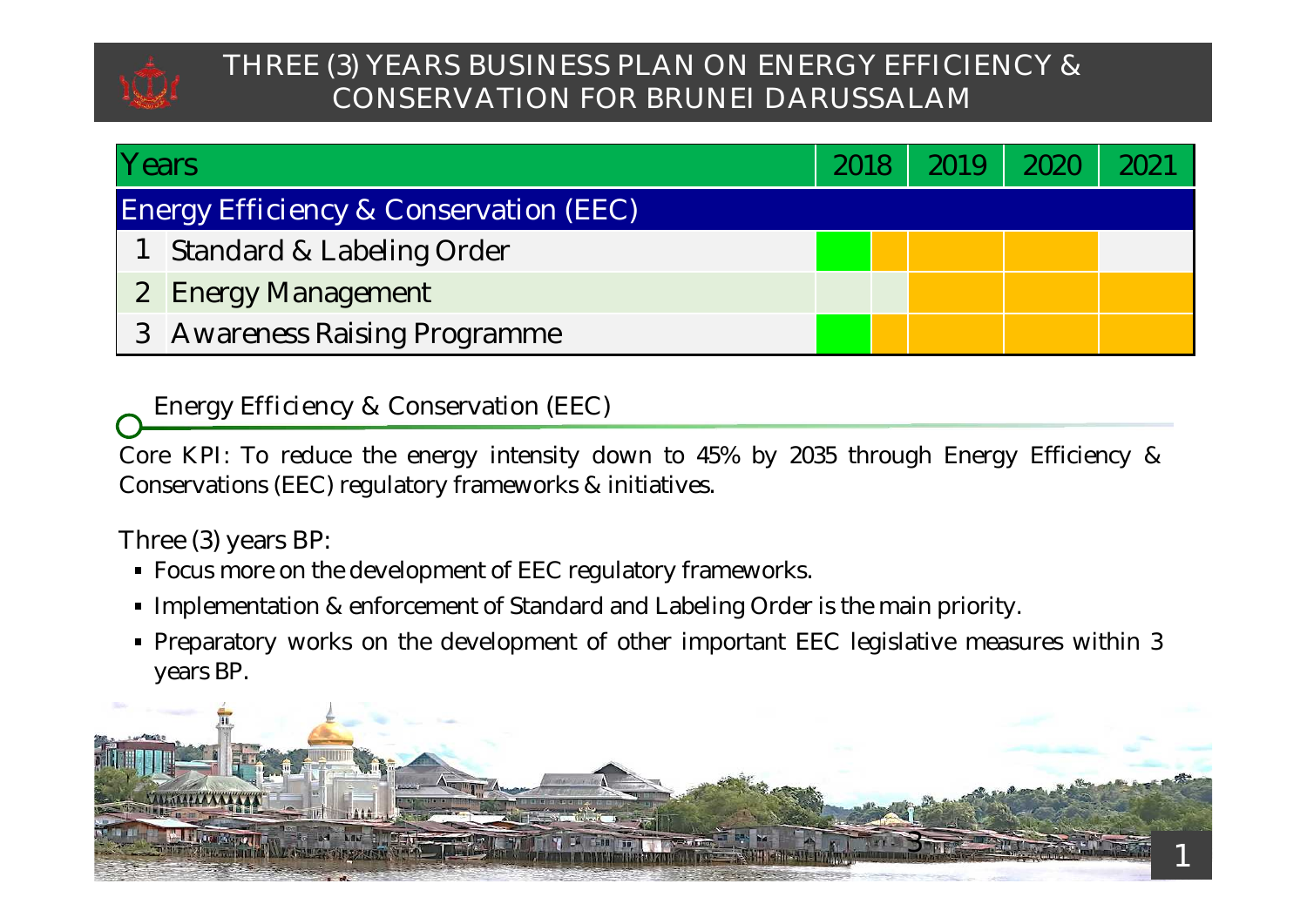

# **STANDARD AND LABELING ORDER**

## **Background**

- $\Box$  Standard and Labeling is an effective strategy in promoting energy conservation by encouraging consumers to use energy efficient appliances.
- Embark on voluntary program for Standard & Labeling regulation.

## **Objectives:**

- $\Box$  To promote and to educate consumers on the use of more energy efficient appliances/products.
- $\Box$  To encourage consumers to select the appliance that uses the least energy and which meets their energy needs.

#### **Activities:**

- $\Box$  Submission the final working paper to the Attorney General Chamber (AGC).
- □ Launching of voluntary program for Standard & Labeling by Q3, 2018.
- Expansion of the Standard & Labeling Order to other appliances ie, refrigerator & lighting system.

## **Deliverable**

□ Implement and enforce the Standard & Labeling Order by Q3, 2020.



| <b>ENERGY LABEL</b>                                                                                                                                                                                                     | <b>LABEL TENAGA</b>                                                                                                                 |  |  |
|-------------------------------------------------------------------------------------------------------------------------------------------------------------------------------------------------------------------------|-------------------------------------------------------------------------------------------------------------------------------------|--|--|
| <b>LEBIH BANYAK BINTANG LEBIH CEKAP</b><br><b>TAHAP KECEKAPAN/EFFICIENCY LEVEL</b>                                                                                                                                      | The more stars the more efficient                                                                                                   |  |  |
|                                                                                                                                                                                                                         | <b>SEDERHANA/FAIR</b>                                                                                                               |  |  |
| PENGUNAAN TENAGA SETAHUN<br><b>ANNUAL ENERGY CONSUMPTION</b>                                                                                                                                                            |                                                                                                                                     |  |  |
| 3906 kWh                                                                                                                                                                                                                | B\$312.53                                                                                                                           |  |  |
| <b>TOSHIBA</b><br><b>Split Inverter Air-conditioner</b><br><b>RAS-13SACV</b><br><b>DIUJI BERPANDUKAN DENGAN ISO 5151:2010/ISO 15042:2011</b><br>hawa tersebut dan dikira pengunaanya selama 10 jam sehari dengan purata | 3.5 kW/11/2 HP<br>3.27 W/W<br>Pengunaan dan kos sebenar tertakluk kepada tatacara biskita mengunakan pendingin<br>8 sen setiap kWh. |  |  |
| <b>TESTED IN ACCORDANCE WITH ISO 5151:2010/ISO 15042:2011</b><br>Actual energy use and running costs will depend on how you use the<br>air-conditioner calculated at 10 hours per day at average of 8 cents/kWh.        |                                                                                                                                     |  |  |
| EDPMO-AC-0001-2015                                                                                                                                                                                                      |                                                                                                                                     |  |  |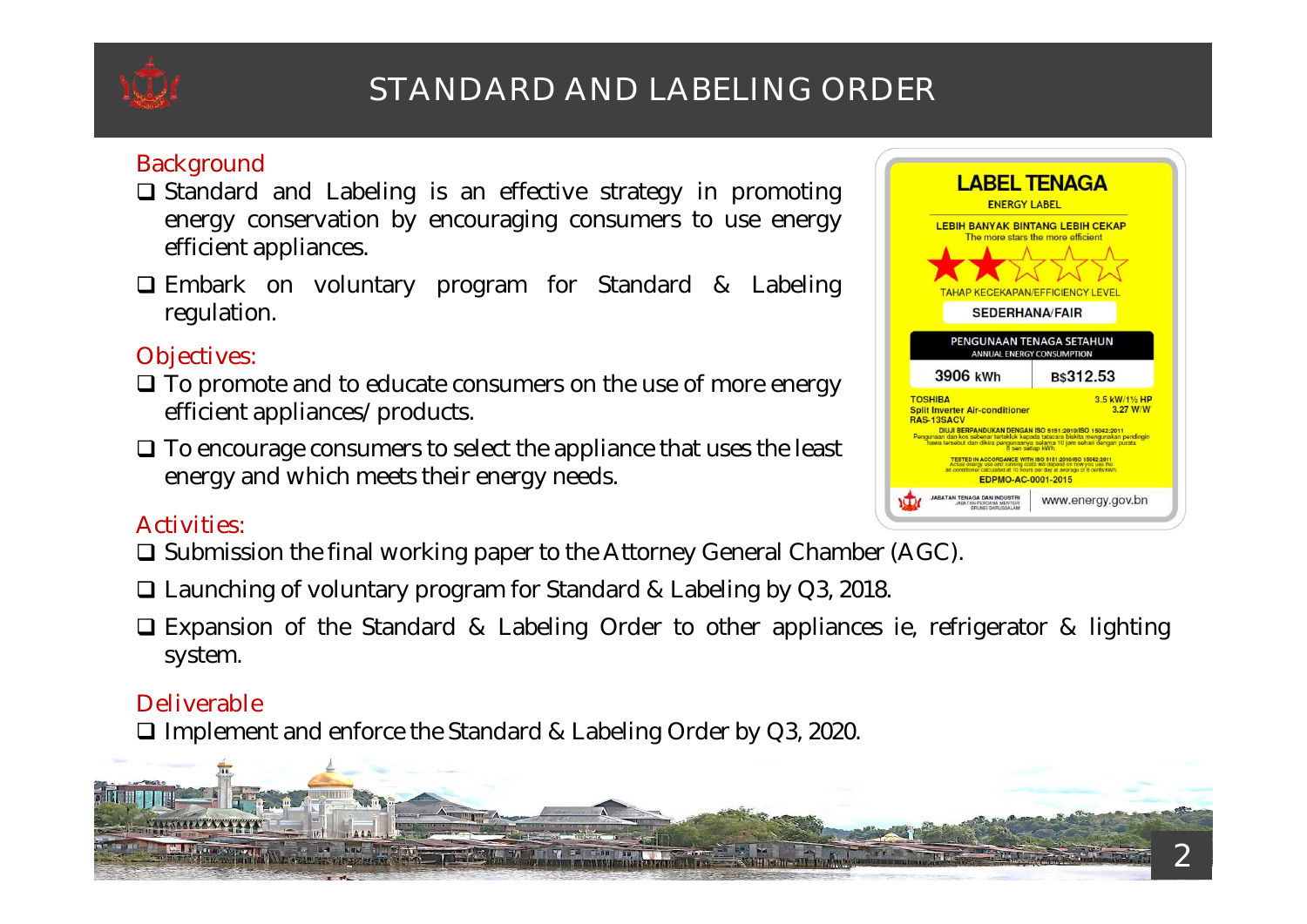

# **BUILDING RELATED REGULATION & GUIDELINES FOR BRUNEI DARUSSALAM**

# **Significant Milestones**

- $\Box$  Publication of the Brunei Darussalam Standard (PBD 12) on Building Guidelines and Requirement 1994. Undergone several revisions in 2008, 2009, and 2014.
- $\Box$  The establishment of Brunei Green Building Council (GBC) in May 2013 with an objective to drive Brunei Darussalam's construction industry towards more environmental-friendly buildings.
- $\Box$  The launching of EEC Building Guidelines for non-residential buildings in 2015. The EEC Building Guidelines are mandatory to all government buildings.
- The launching of green building rating system for Brunei Darussalam, 'Brunei Accredited Green Unified Seal' (BAGUS) in March 2016.
- Brunei Darussalam via the Authority of Building Control and Construction Industry (ABCI), Ministry of Development is currently in the process of developing the Different Abilities Design Guidelines for building.
- $\Box$  Regulatory role for buildings is under the purview of Ministry of Development (MOD). Meanwhile, the Ministry of Energy, Manpower and Industry is accountable to manage and coordinate all the key initiatives towards the development of Energy Efficiency in building

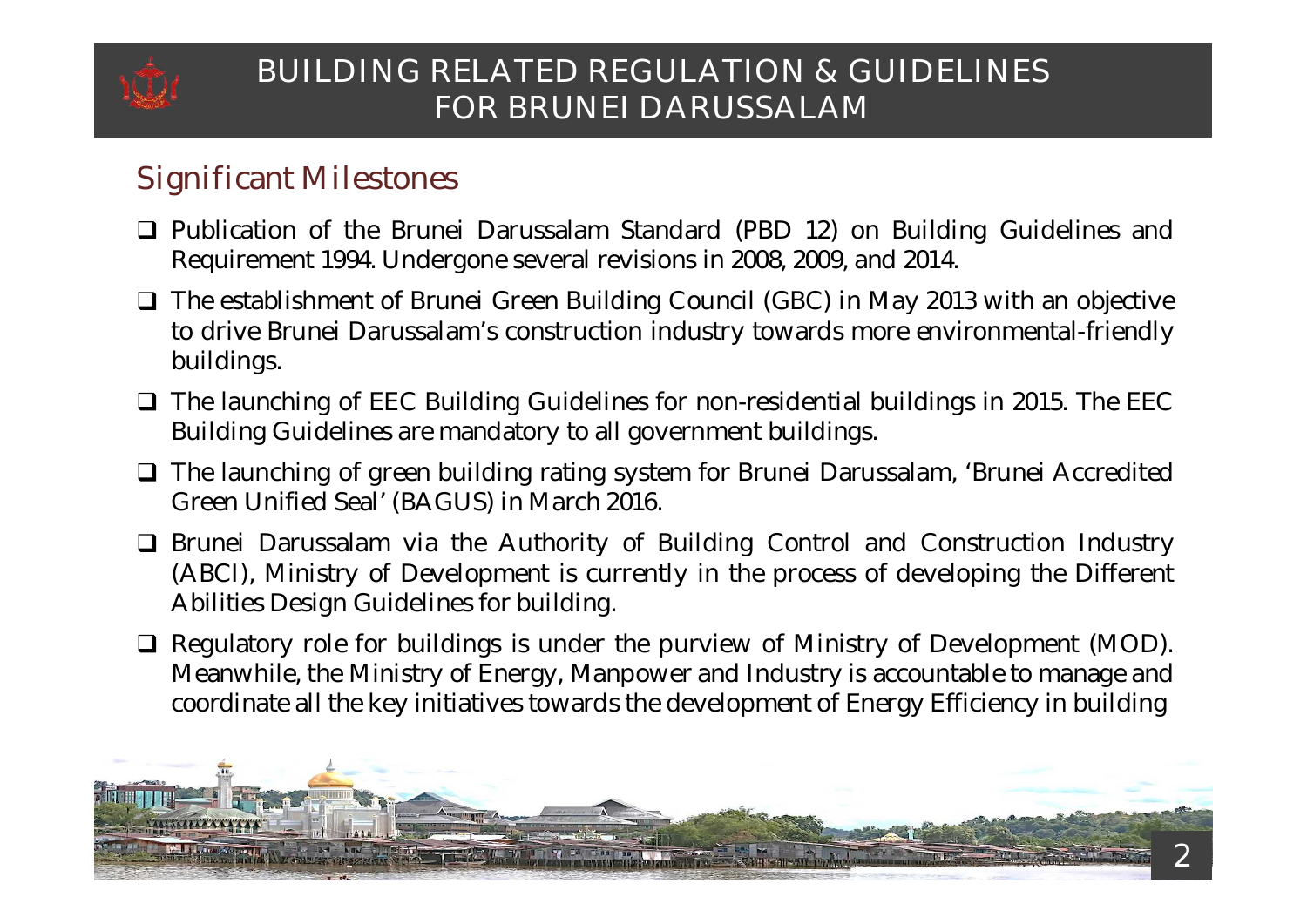

# **ENERGY EFFICIENCY IMPROVEMENT IN GOVERNMENT BUILDINGS**

#### **Background**

- $\Box$  The electricity consumptions for government buildings have shown significant increase every year.
- All Ministries & Departments are required to appoint energy managers & focal points.

#### **Objectives**

- $\Box$  To increase awareness on the importance of energy saving for all government officers and staff.
- To share energy consumption pattern for government building to all officers and staff.
- $\Box$  To reduce energy consumption for government building.



#### **Activities**

- $\Box$  Conducting energy saving talks to all government officers and staffs.
- $\Box$  Monitor the electricity consumption for all government buildings.
- $\Box$  Providing advice and recommendations on how to reduce electricity consumption in building.

#### **Results after 2 years**

- $\Box$  The electricity consumption in government buildings has shown a significant reduction in comparison with 2015.
- $\Box$  A reduction of 6.9% in 2016 with a financial saving of B\$10.8 million. Further reduction of 7.1% in 2017 with another B\$11.2 million saving.
- $\Box$  Total cumulative saving in 2 years were B\$29.5 million including additional gas saving from every KWh of electricity consumption that were saved.
- $\Box$  We expect to see further reduction in the subsequent years.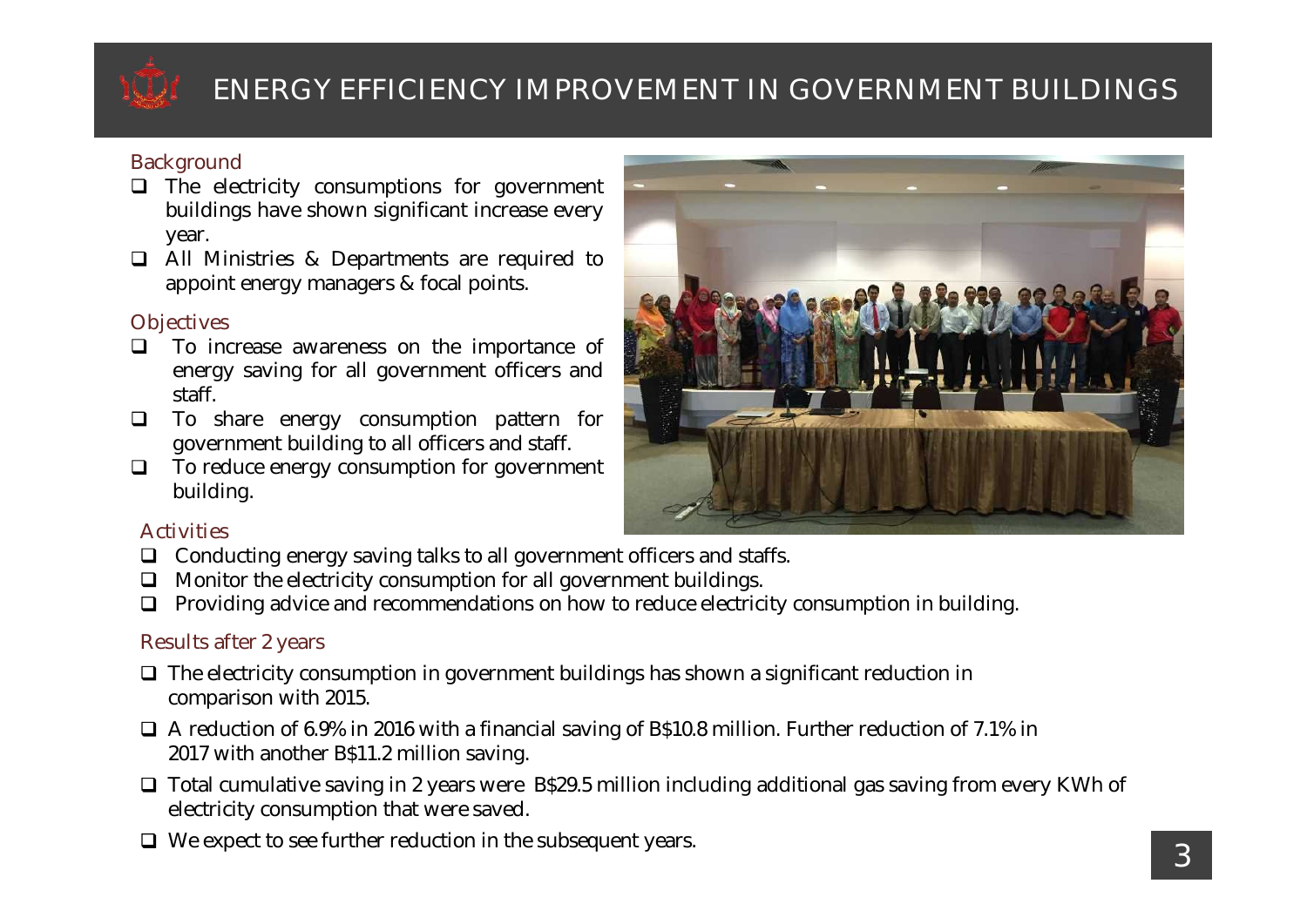

## **DEVELOPMENT OF ENERGY MANAGEMENT POLICY IN BRUNEI DARUSSALAM**

## **Background:-**

- $\Box$  Brunei Darussalam is considering in adopting an Energy Management System that is compatible with the ISO 50001.
- □ Building owners will be encouraged to introduce management systems that include equipment to monitor energy consumption such as the Building Automation Systems (BAS), Controllers (i.e. demand controllers) and Building Energy Management Systems (BEMS).
- All Ministries & Departments are required to appoint energy managers & focal points.



## **Activities:-**

- □ Conducting energy saving talks to all government officers and staffs.
- $\Box$  In support of the energy management law, a sufficient number of qualified external auditors should be trained to conduct monitoring and verification exercises to ensure compliance.
- $\Box$  Seek assistant from international experts (ECCJ, Japan, ACE, etc).
- $\Box$  The policy is expected to be implemented by 2023.

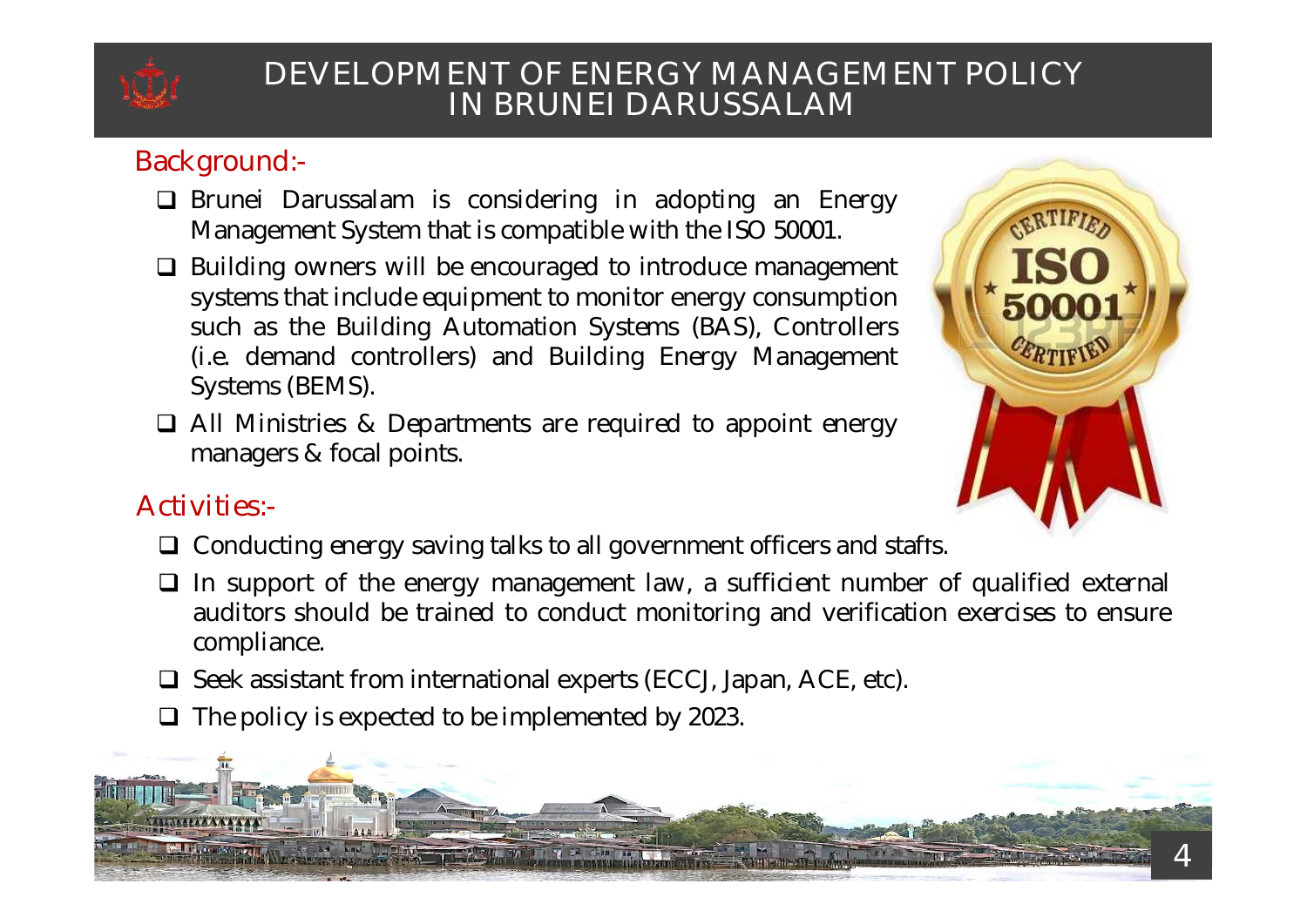

## **AWARENESS RAISING PROGRAMMES IN BRUNEI DARUSSALAM**

Collaboration work with the Ministry of Education.

**The setting up of EEC curriculum in the National Education System.**

**Establishment of Energy Clubs in Schools.**

- To inculcate the culture of energy efficiency and conservation at grassroots level (at schools) so that young people would become EEC ambassadors.
- To create a platform for students to discuss and develop projects and/or ideas on energy saving.
- Conducting energy saving talk and seminars.
- $\Box$  Organising Energy Efficiency & Conservation events:-
	- Energy Week
	- Earth Hour
	- Energy Exhibition
- **Energy Awards** 
	- EEC Initiative Awards
	- **ASEAN Energy Awards**





4